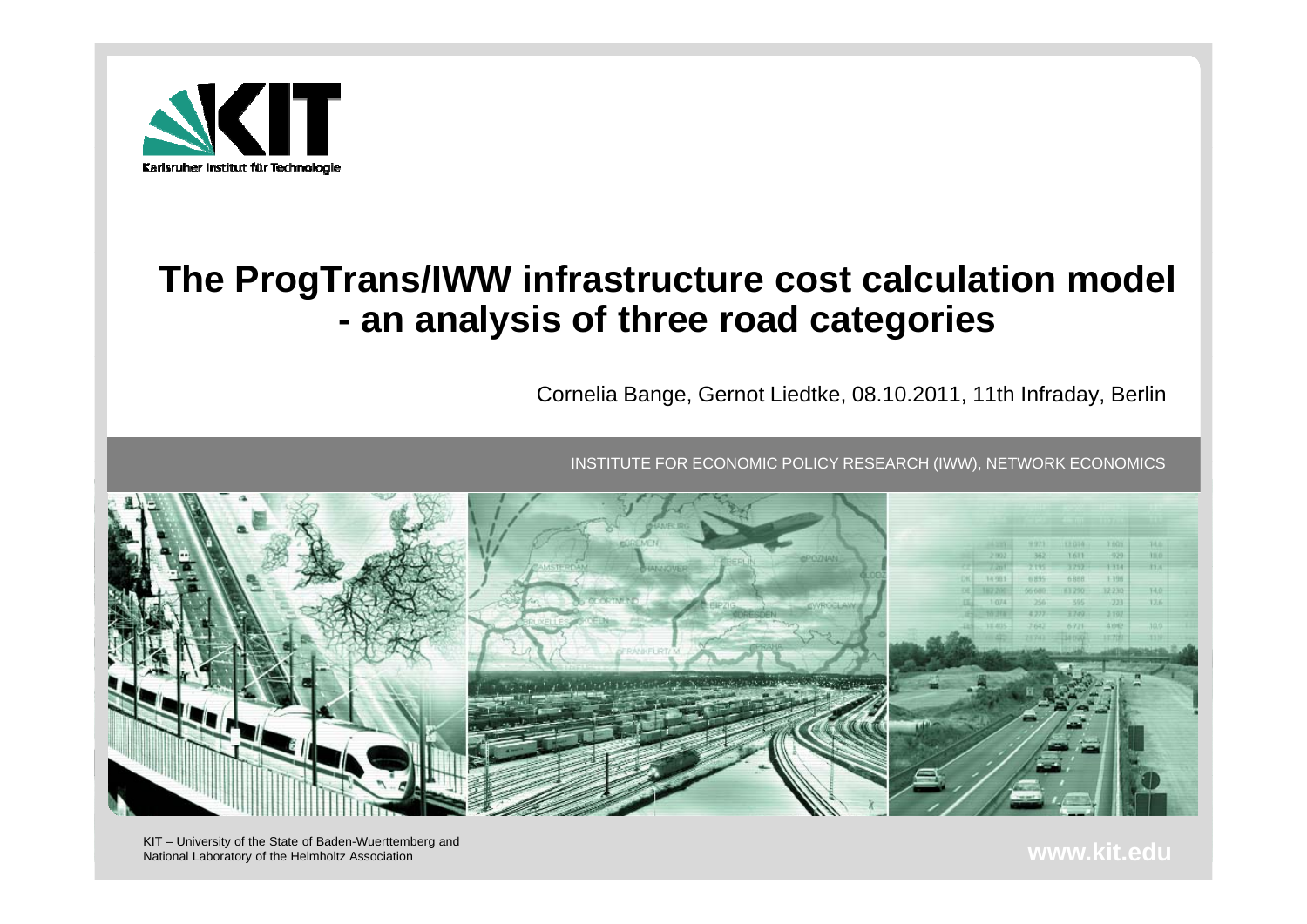## **Outline**



- **1.Model premises**
- **2.Economic depreciation**
- **3.ProgTrans/IWW Model description**
- **4.Results**
- **5.Concl sion Conclusion**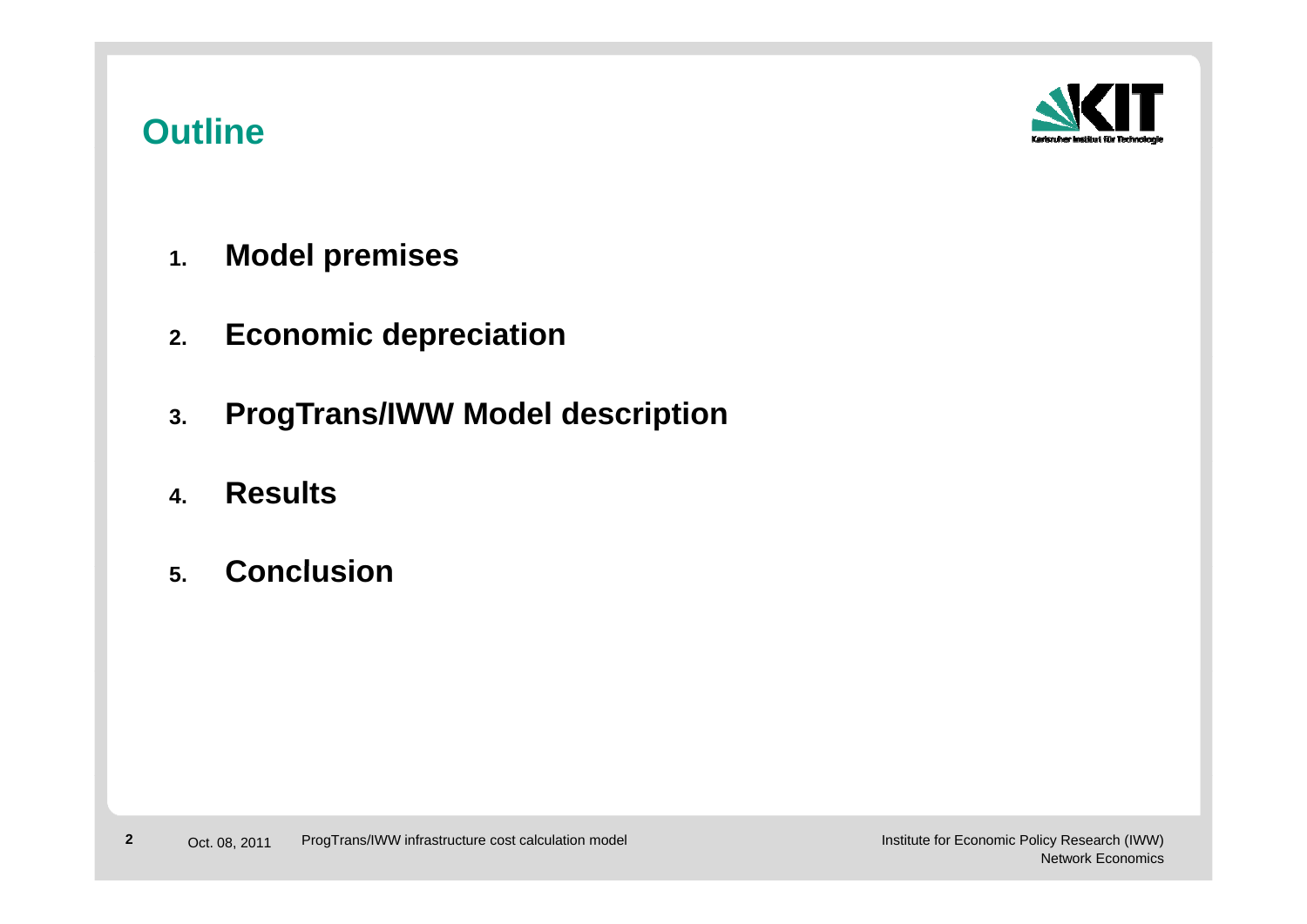## **Premises**



#### **Public enterprise**  $\blacksquare$

- Financing in terms of public market conditions **Ta**
- Long-term high-quality and self-financing road infrastructure  $\mathcal{L}(\mathcal{A})$

#### **Market-based sustainability of substance**  $\blacksquare$

- Concept of economic depreciation **CONTRACT**
- Current depreciated values  $\mathcal{L}_{\mathcal{A}}$

#### **Efficient and fair cost allocation** $\mathbb{R}^n$

- Static and dynamic efficiency u.
- Usage-based, intergenerational and causative fairness Usage based,  $\mathcal{L}^{\mathcal{A}}$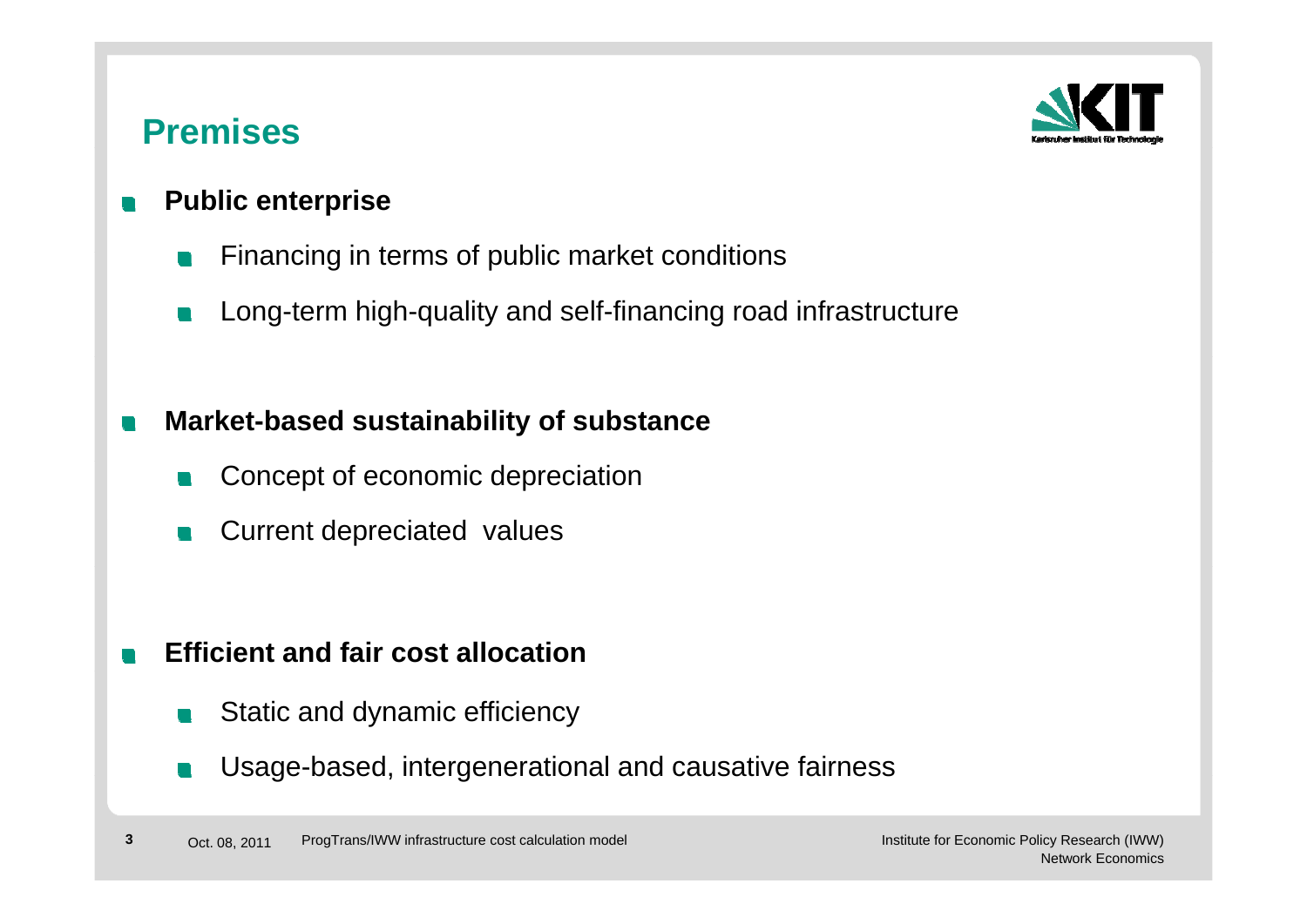# **Economic depreciation I**



- **Open depreciation method**
- **Gross asset GA(t) <sup>e</sup> al ated ith replacement prices evaluated with**
- **NA(t) = GA(t) \* ((T-t)/T)) = current depreciated value**
- **D(t) = NA(t) – NA(t-1) + RI(t)**
- **Success neutrality**
- **S th ti M th d Synthetic Method The Contract of the Contract of the Contract of the Contract of the Contract of the Contract of the Contract o**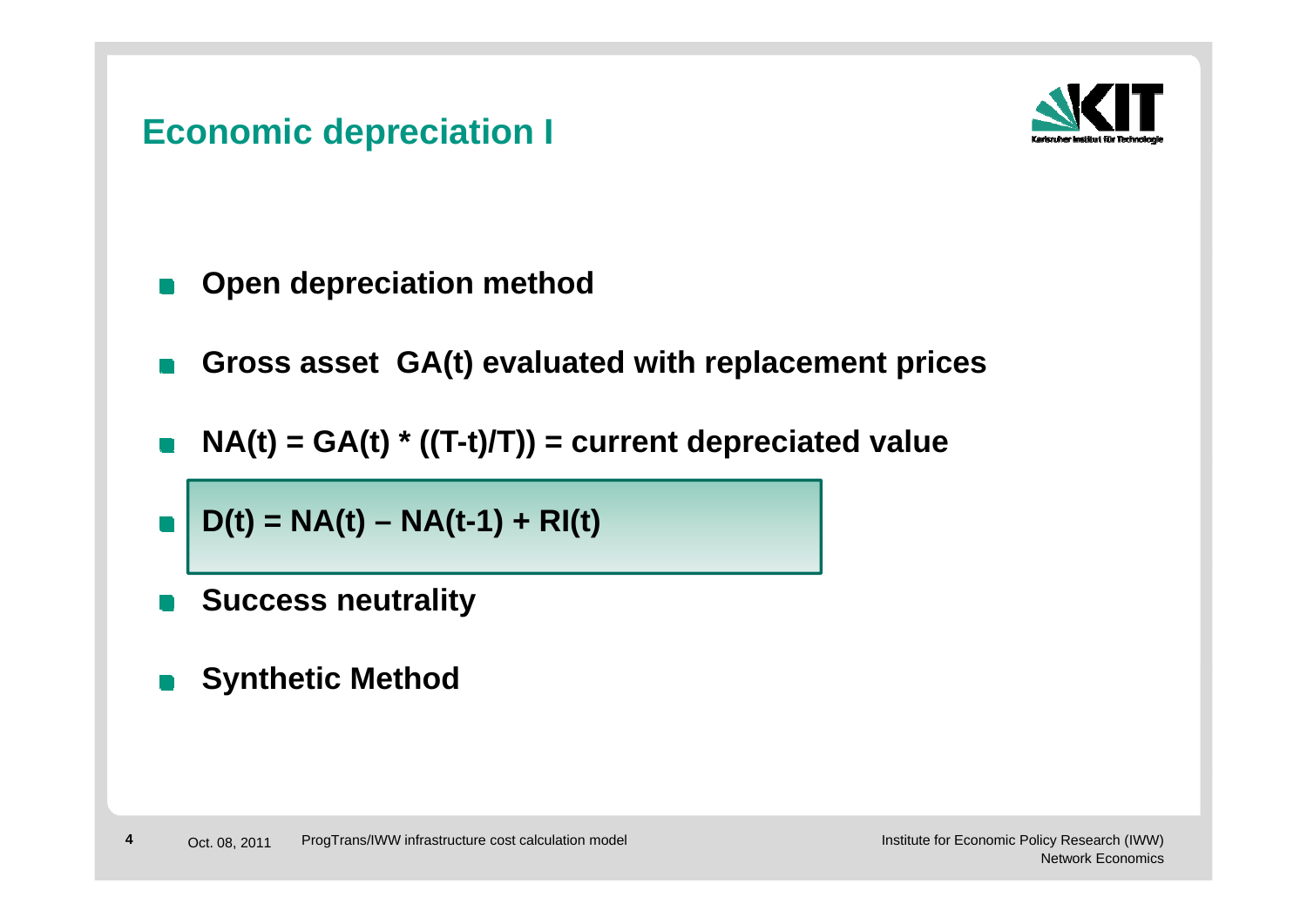# **Economic depreciation II**



#### **Linear depreciation**<br> **Economic depreciation Example: capital costs bridges**





#### **Intergenerational fairness, sustainability of substance**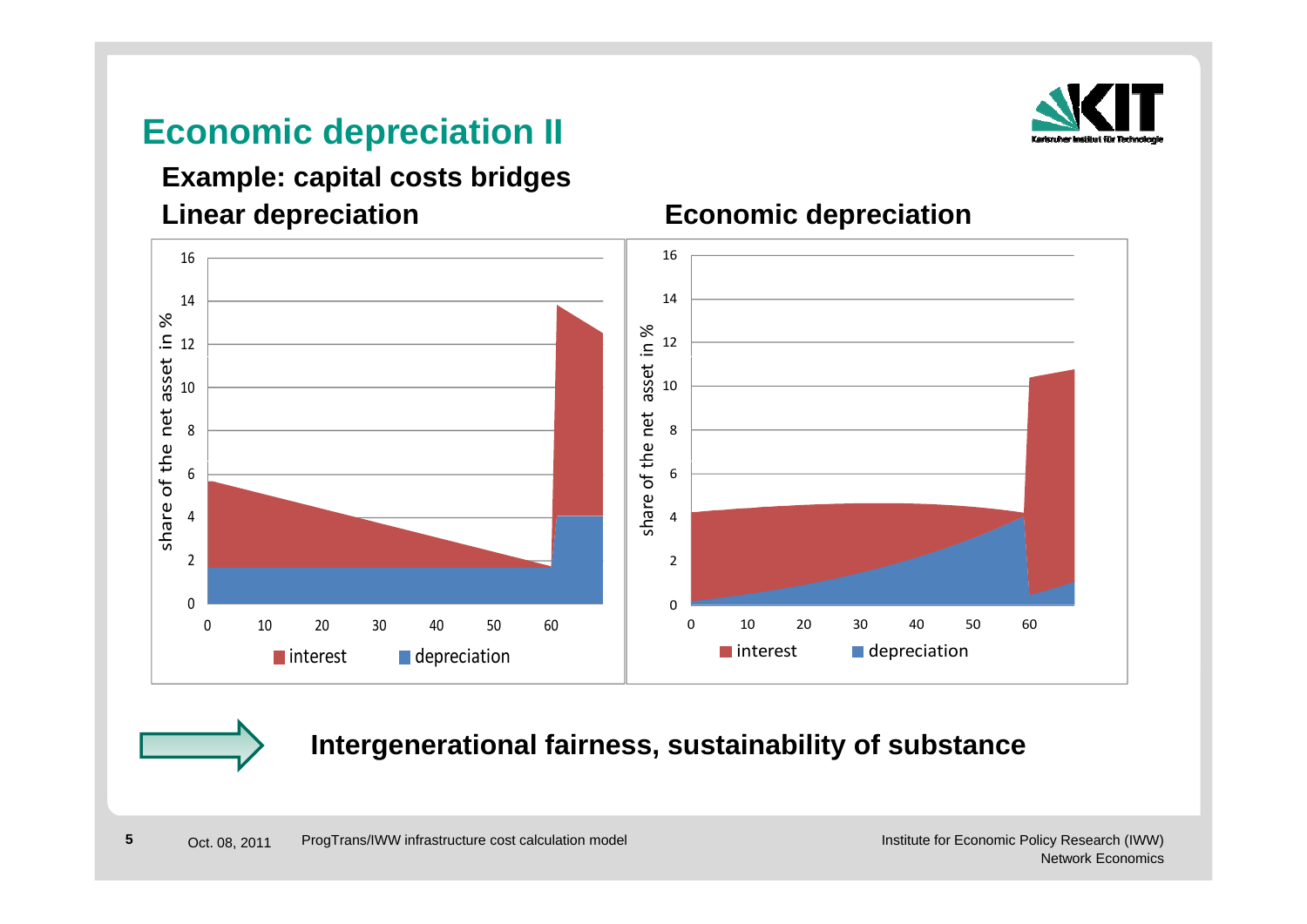# **ProgTrans/IWW model description I**



#### **Overview**



**6**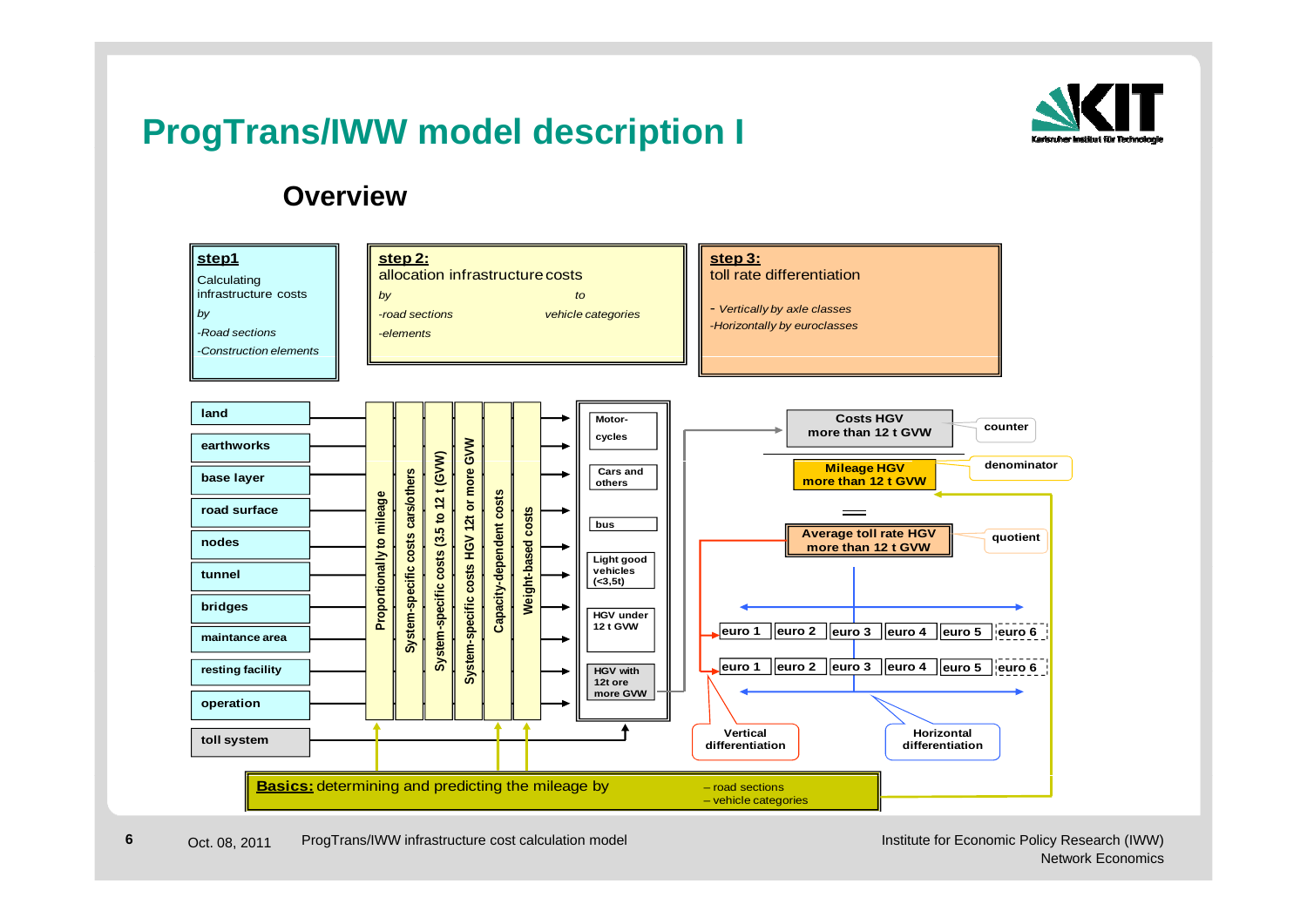# **ProgTrans/IWW model description II**



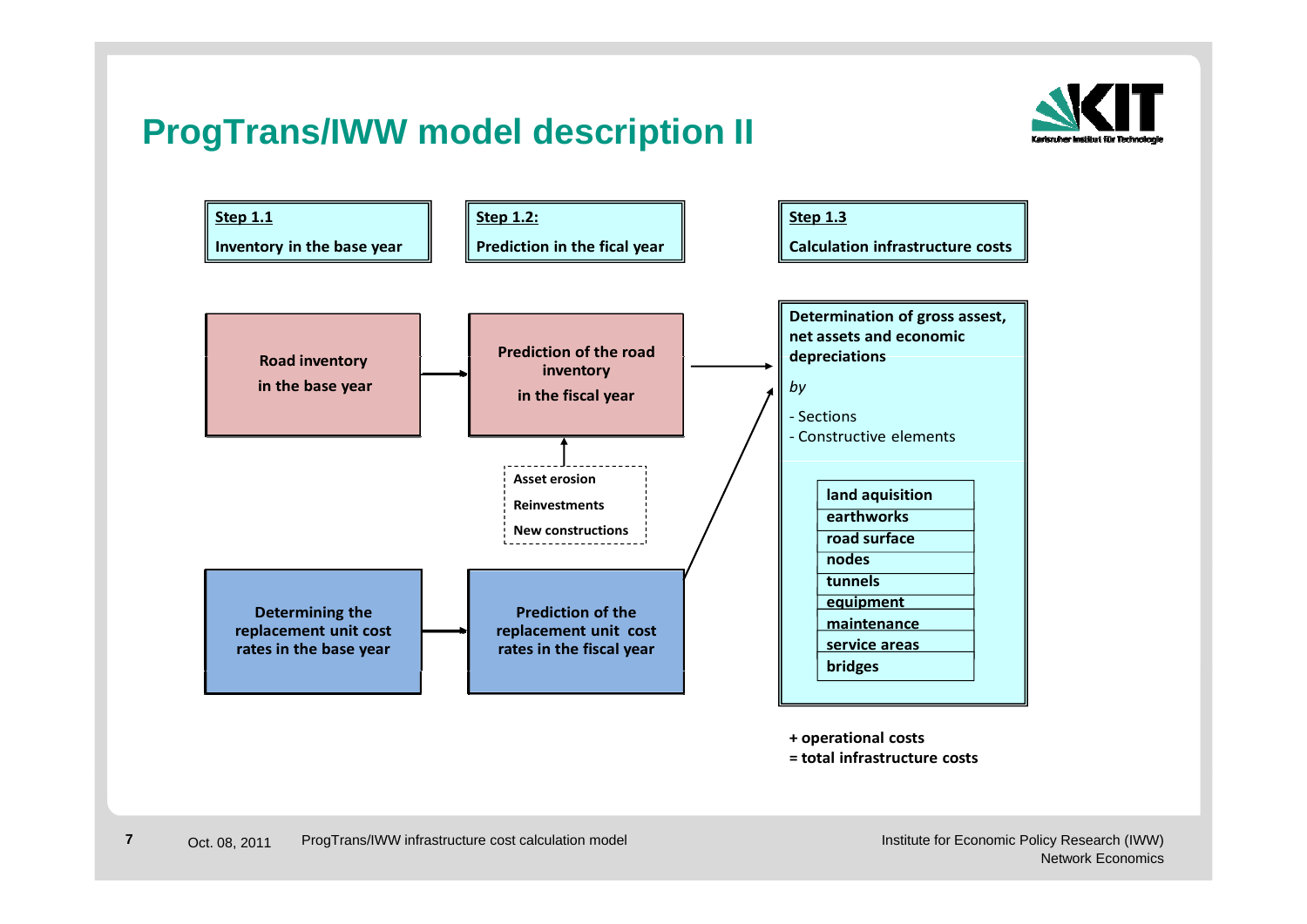# **ProgTrans/IWW model description III**



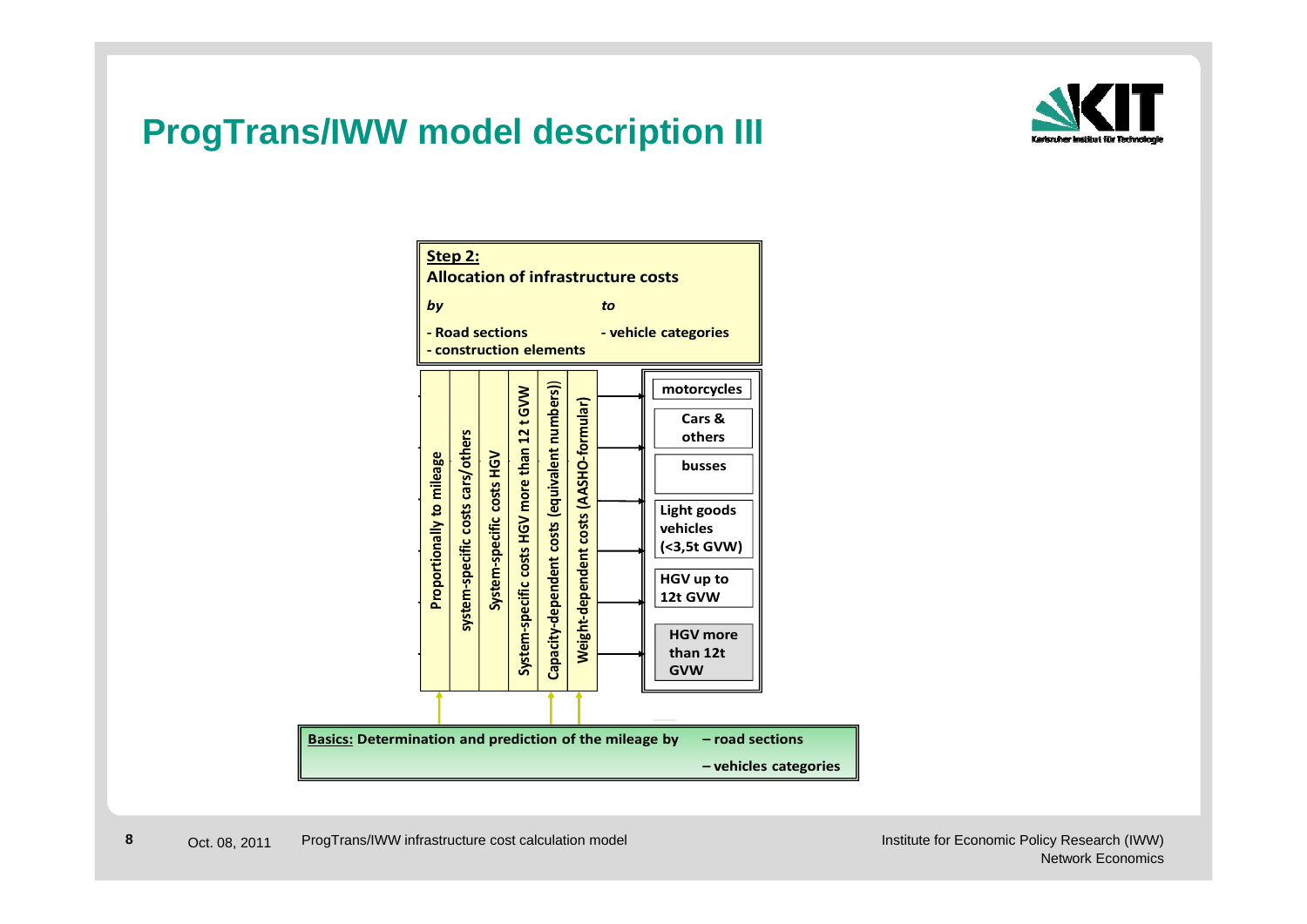# **ProgTrans/IWW model description IV**



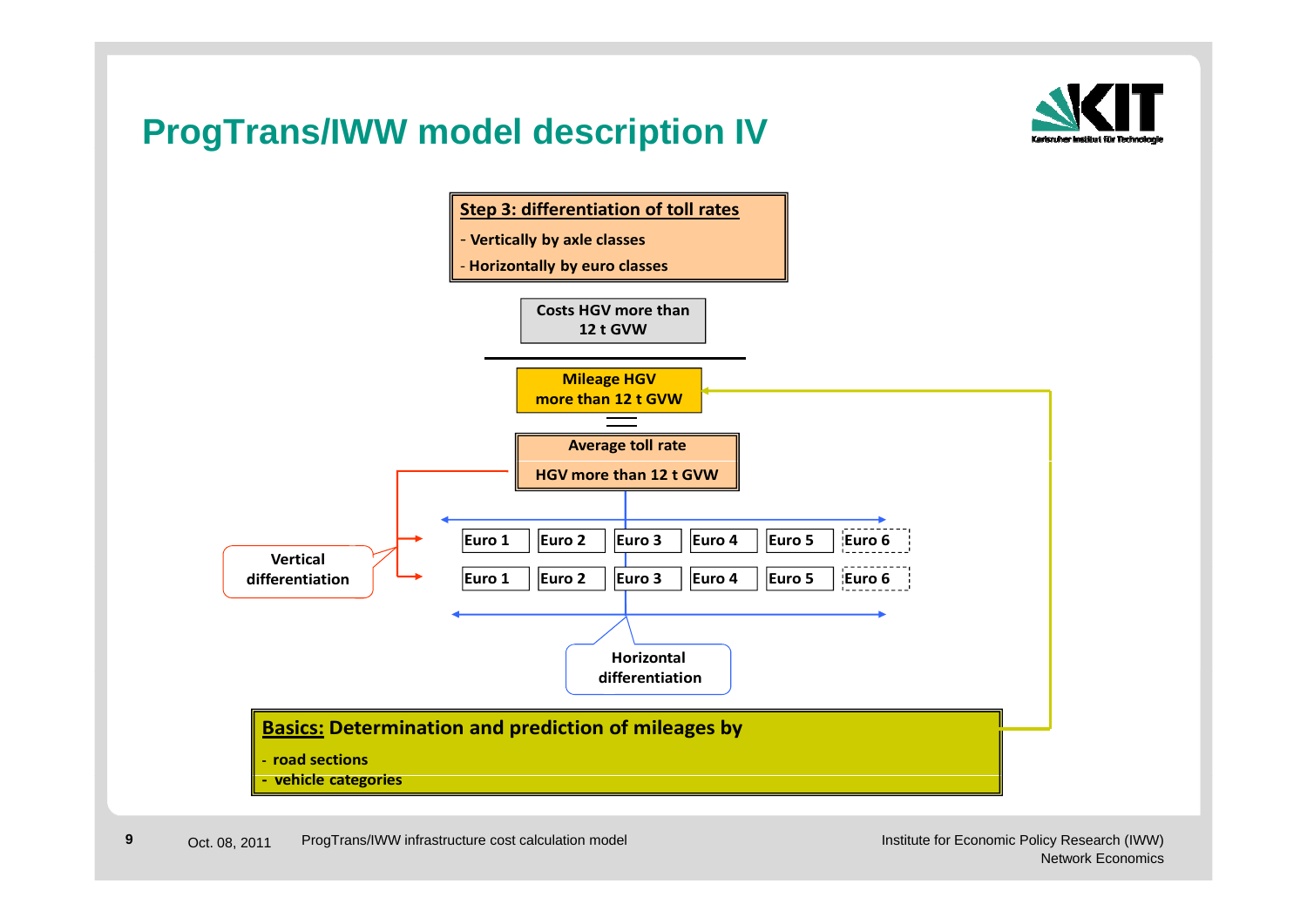### **Results I**





**Four-lane federal roads:** 

- **Agglomeration areas like**   $\blacksquare$ **Fra <sup>u</sup> t, Stuttga t, <sup>e</sup> nkfurt, Stuttgart, Berlin**
- **Road sections of national-wide**   $\overline{\phantom{a}}$ **relevance**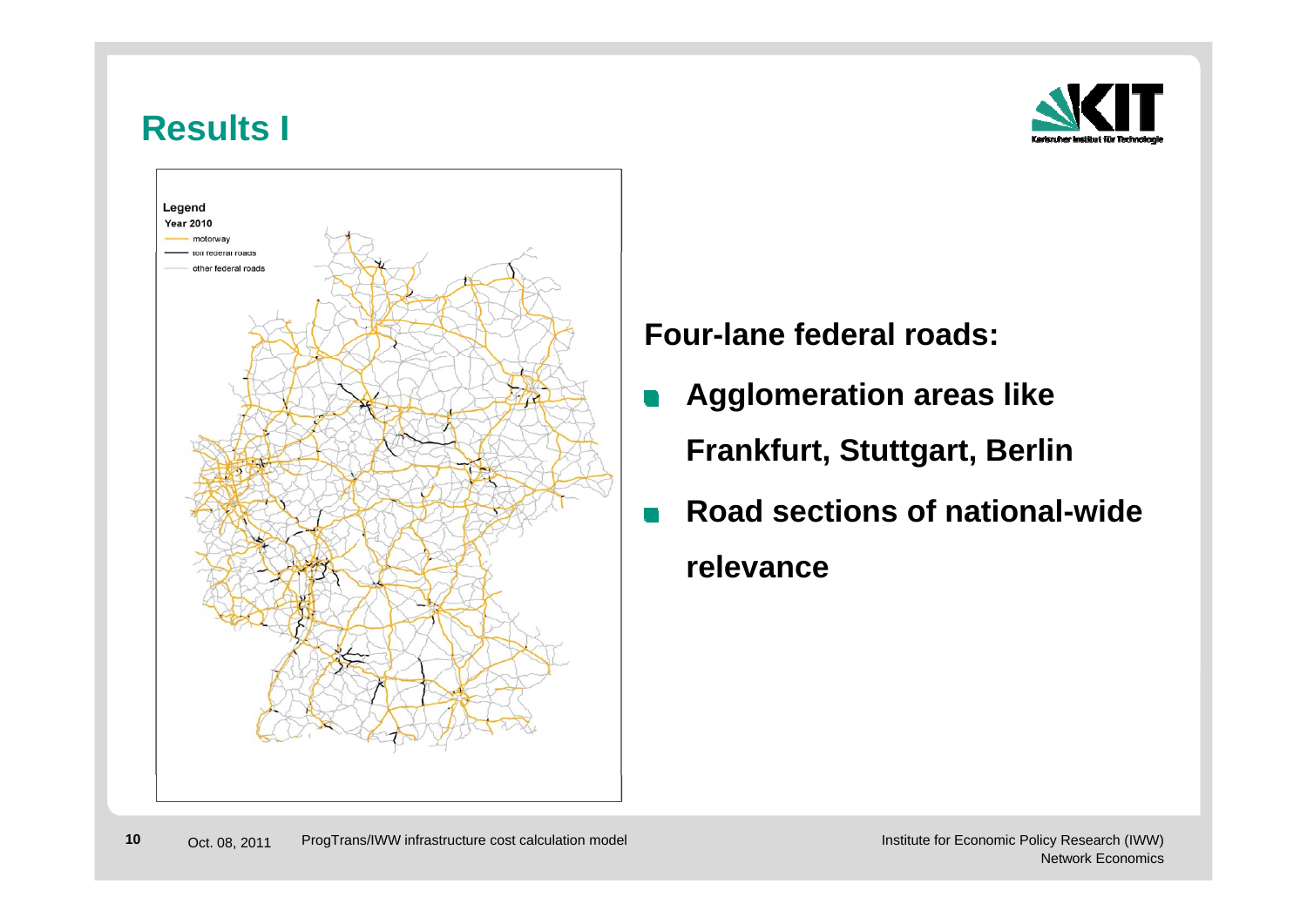## **Results II**



#### **Costs comparison per km of selected infrastructure elements in 2010**



Institute for Economic Policy Research (IWW) Network Economics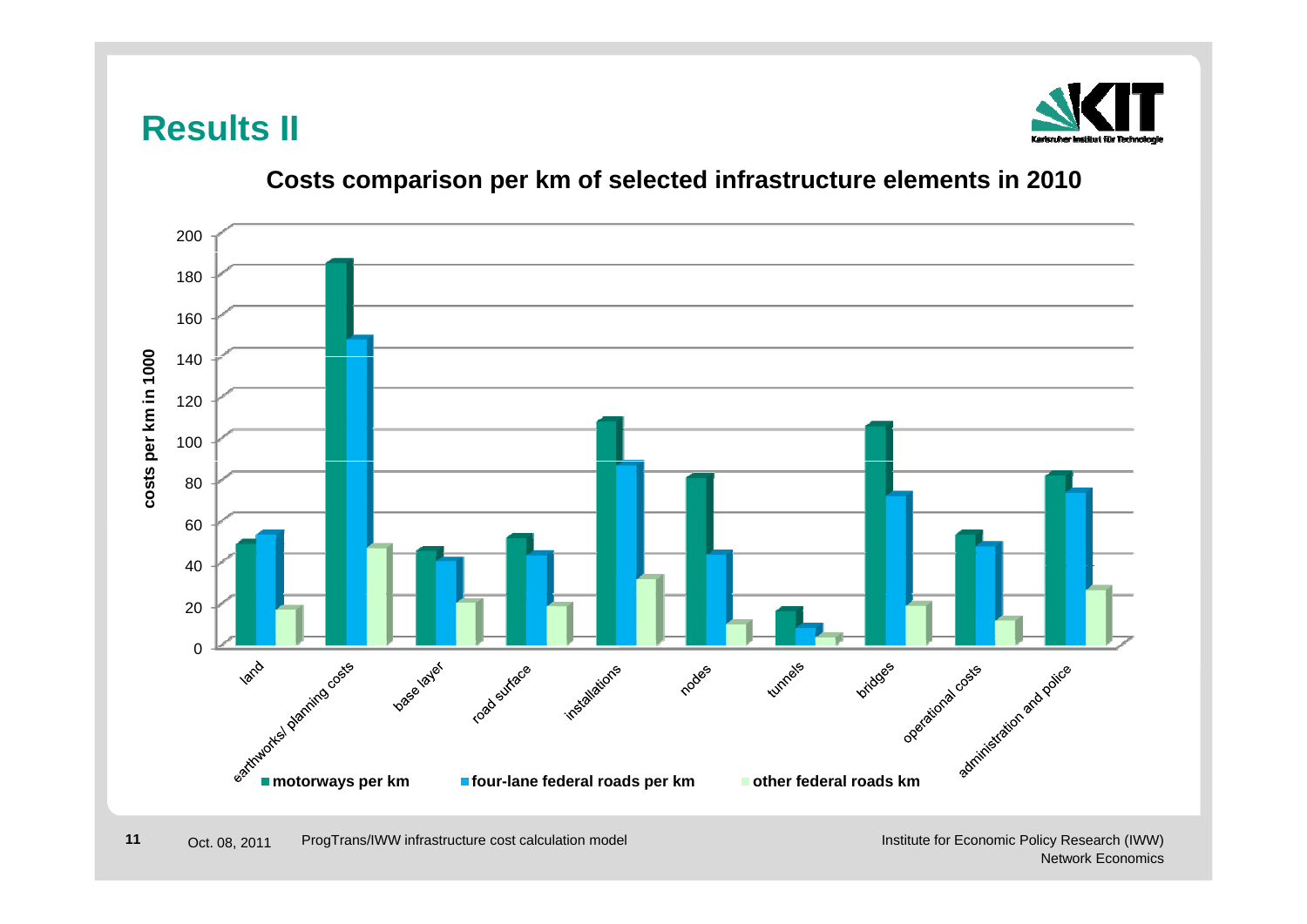



#### **Average toll rate for different vehicle categories on motorways and four-lane federal roads four lane**

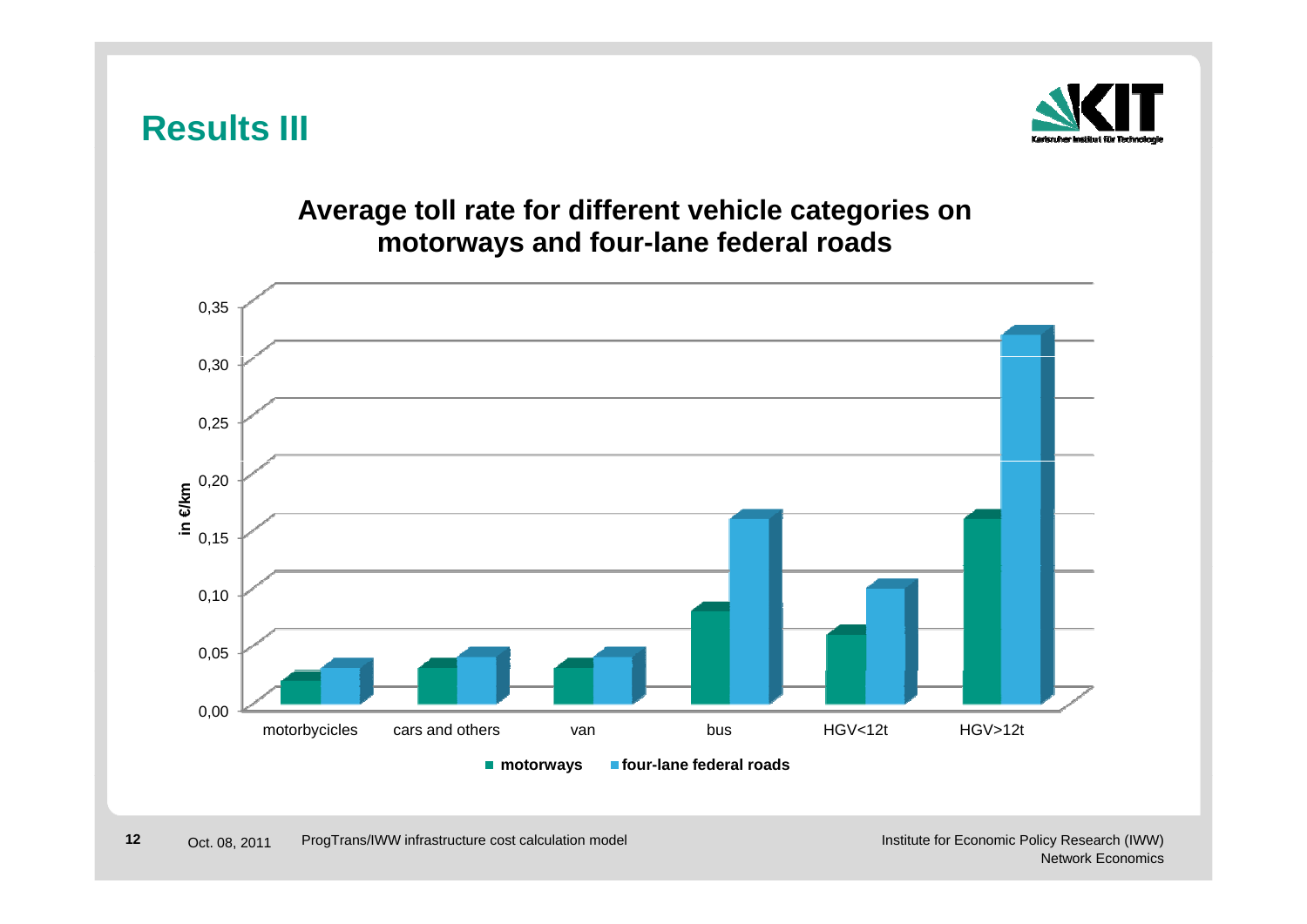## **Conclusion**



- **Future-oriented, market-based infrastructure cost model**  $\Box$
- **Application of different road categories**  $\Box$
- **Infrastructure costs of four-lane federal roads are relatively high**  $\blacksquare$
- **Application for other infrastructures is feasible** n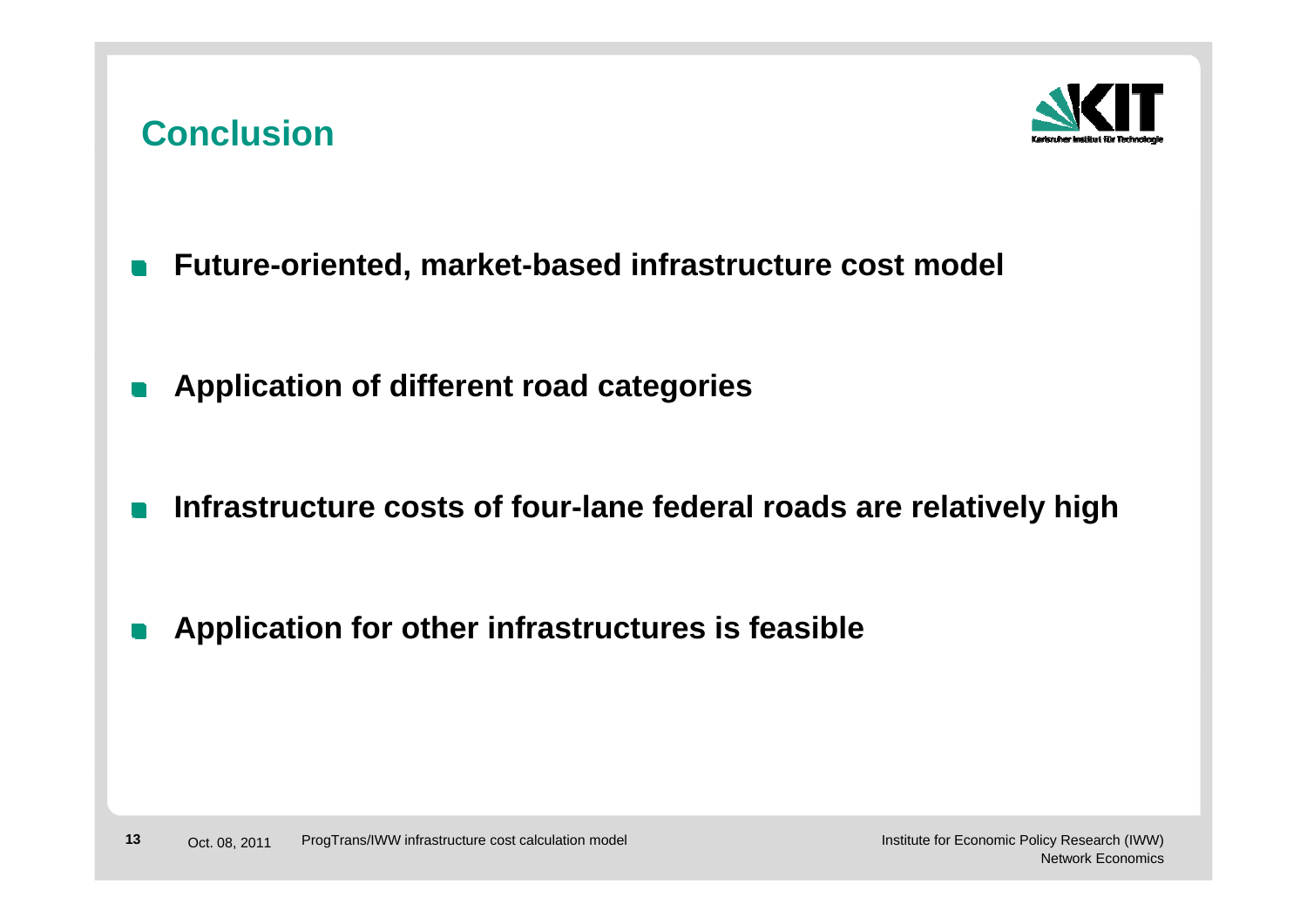

#### Feedbacks are welcome!

Bange@kit.edu

#### CORNELIA BANGE

INSTITUTE FOR ECONOMIC POLICY RESEARCH (IWW), NETWORK ECONOMICS



National Laboratory of the Helmholtz Association **www.kit.edu**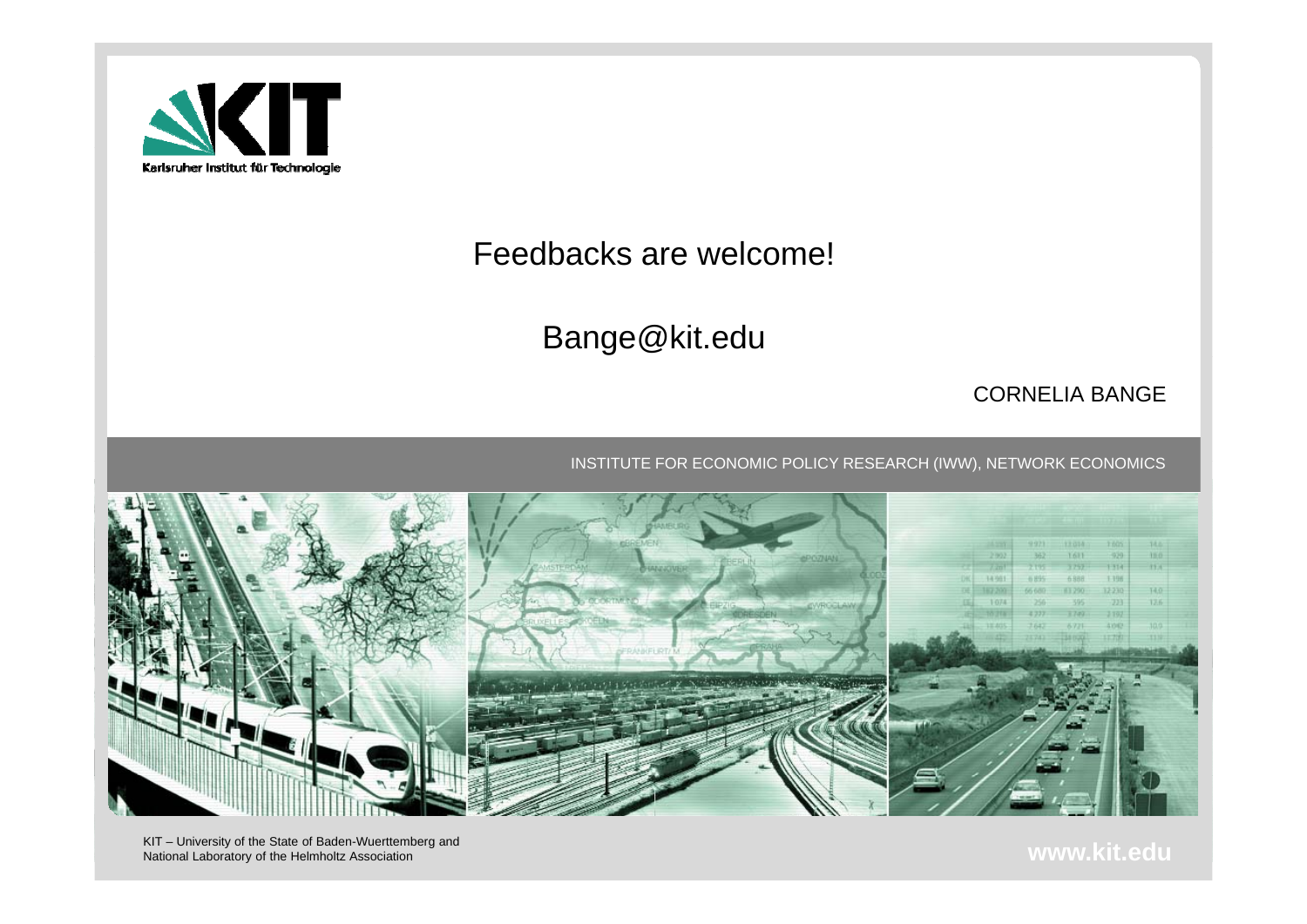

## **Back up**

#### CORNELIA BANGE

#### INSTITUTE FOR ECONOMIC POLICY RESEARCH (IWW), NETWORK ECONOMICS



NAT – University of the State of Baden-Wuerttemberg and **WAT – University of the State of Baden-Wuerttemberg and**<br>National Laboratory of the Helmholtz Association **www.kit.edu**